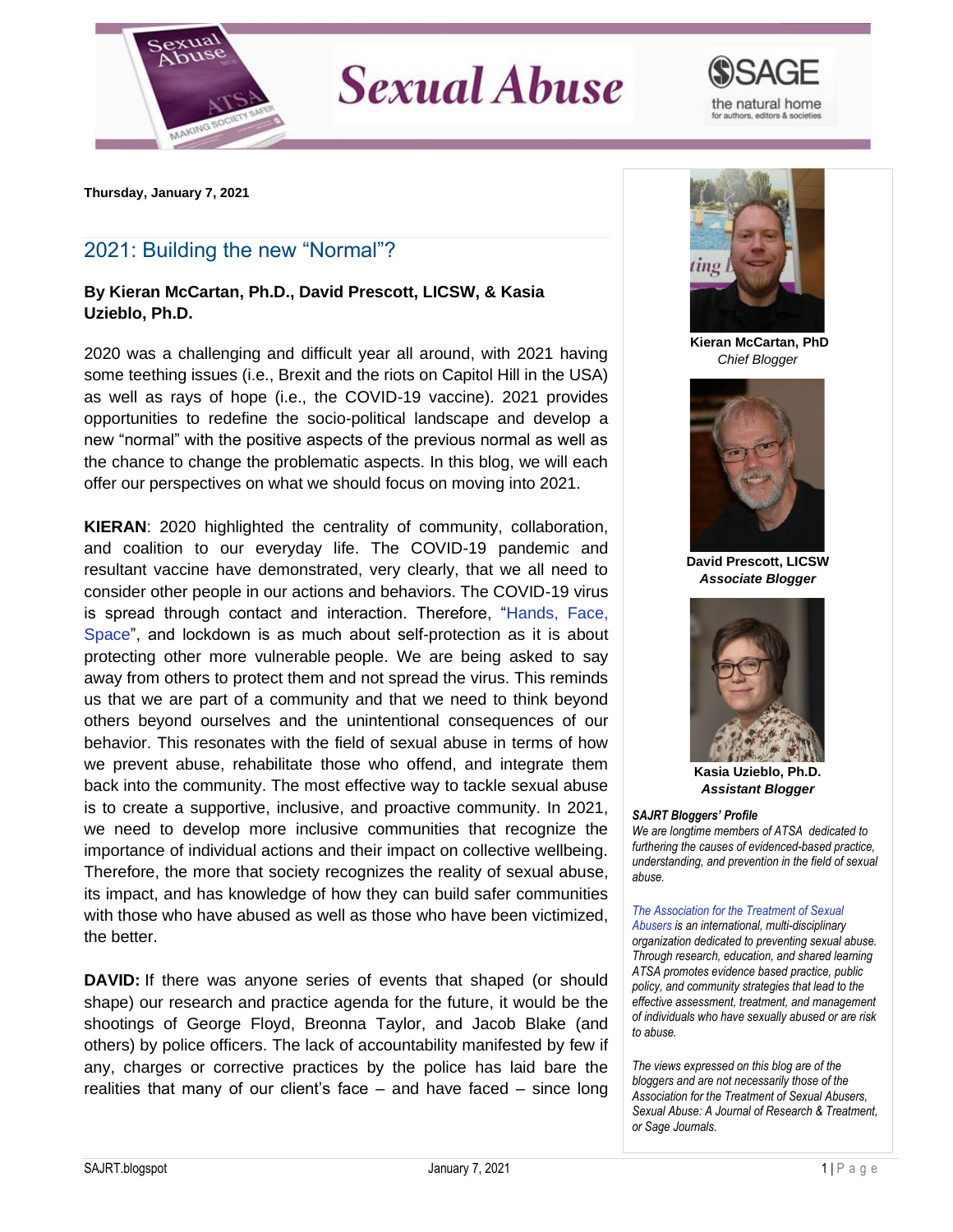before there were technologies such as smartphones to record them. It doesn't need to be like this; the city of Newark, NJ, where police officers received [effective training in de-escalation techniques](https://newjersey.news12.com/newark-police-no-officer-fired-a-single-shot-in-2020-thanks-to-de-escalation-program?fbclid=IwAR1rFcNUaz69b4CsG0y_mzYQ-09k1CJYSeDgmRI6PbO2csktuHxKMswnYOw) saw no shots fired by police this past year.

Our field has a wealth of research and knowledge about disparities in arrest, sentencing, probation and parole that people from minority backgrounds face every day. Practitioners are rightly coming to consider racism and discrimination its own category of trauma and adverse childhood experience. Still, we have been ineffective at getting policymakers to understand and act on the widespread disparities that exist. Even the word "disparity" seems a cruel understatement when people are dying, communities are experiencing more [poverty and](https://www.nytimes.com/2021/01/02/us/crime-poverty-pandemic-cleveland.html?searchResultPosition=2&fbclid=IwAR2ky7EjSzYmafpaDUqBexfUMv7CNf-Kp-PX9SzBXWqg17arJXjkSWN_9ZY)  [violence](https://www.nytimes.com/2021/01/02/us/crime-poverty-pandemic-cleveland.html?searchResultPosition=2&fbclid=IwAR2ky7EjSzYmafpaDUqBexfUMv7CNf-Kp-PX9SzBXWqg17arJXjkSWN_9ZY) and not less, and the [US Justice Department](https://www.nytimes.com/2021/01/05/us/politics/justice-department-disparate-impact.html?action=click&module=Top%20Stories&pgtype=Homepage&fbclid=IwAR30_4UMXNoaL1j14YdIsEDb8r7zcf3S37kECsYtFK6IhbvmSxWachcCjUU) is seeking to undermine (at the 11th hour of the current administration) to undermine the Civil Rights act. Of critical importance is that the US is not the only nation ambivalent about addressing its abusive past.

Although this may seem a purely a political statement, the effects of the current climate on our clients in treatment, many practitioners, and our practices themselves can no longer be denied. While we may differ on the end game of combating these inequities, the events of 2020 have shown that the time to act is long past due.

**KASIA:** One of the most confronting issues that arose during the pandemic was the fact that despite all our efforts we still fail to protect numerous children and adults from (sexual) violence. In order to protect society members from a deadly virus, authorities across the world have imposed curfews and lockdowns. However, these measures seem to have unwittingly elicited a rise in domestic violence cases, including a rise in sexual abuse cases. The combination of exacerbating stressors at home and at work, self-isolation, and fear are believed to underly this surge. Victims were forced to stay home with an abuser to avoid contracting the virus. Many perpetrators have also abused the situation by threatening their victim(s) to throw them out onto the streets if they would not obey and by using the public safety measures to isolate their victim(s) even more. Consequently, the measures have led to more limited opportunities for victims of violence to seek out and receive support from formal and/or informal resources. Police officers tell me that several adolescents -victims of domestic violence- are reluctant to seek help during the pandemic out of fear that this action would tip off their abuser and would only result in retribution. Many victims also fear to leave the house to seek help after the curfew out of fear of being arrested.

Thanks to early warnings of numerous organizations, including the World Health Organization (WHO), services, and advocates we have seen many initiatives at local and national levels is swiftly implemented. For instance, in Belgium, additional space was created in a hotel for females and children who needed to escape their violent home situation. In several countries, including France, Spain, and Belgium, codewords for victims of domestic violence were being implemented so they could discretely summon police help in pharmacies. These efforts were widely applauded in the media; policymakers were immediately patting themselves on the back. It's not my intention to spoil the party here, but I'm afraid it is just far too soon to be blowing our trumpets. The fight is clearly not over yet and many concerns remain. To name a few: These initiatives are accessible for many victims but not for all. Many victims do not know of these initiatives; they do not read papers or listen to the news or don't have any access to the internet. Also, the pandemic has revealed our stereotypical thinking about domestic violence even more. During (but also before) the pandemic, males are consistently portrayed as perpetrators of domestic violence and females and children as victims, even by leading organizations like the WHO. Such portraying will not encourage male nor female victims from female violence to step up and seek help. In addition, media coverage and the calls for initiatives are mainly focused on cases of intimate partner